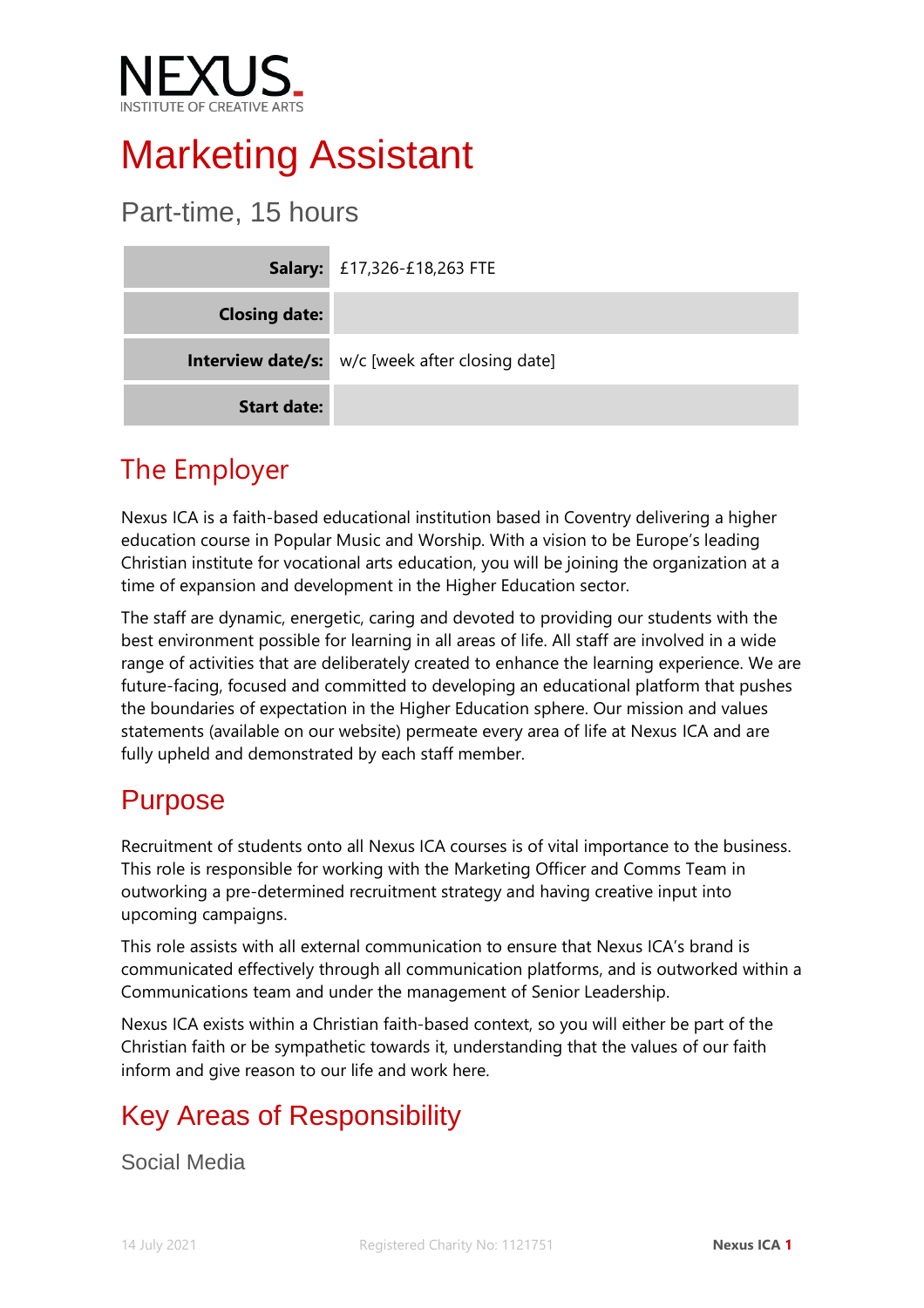- Create, collate and publish content for Nexus ICA's social channels.
- Research new developments in the HE and creative sector and share these with the Comms team.
- Assist in training and coordinating content generation from a student team.

#### **Marketing**

- Assist in the development of email communications including sourcing and developing copy, images, landing pages.
- Support and maintain accurate and robust systems for all marketing and communications processes.
- Assist in the co-ordination and support of recruitment events ensuring a high standard of face to face customer service, including events held during the evening/weekend.

#### Team support

- Provide a first point-of-contact to marketing and web enquiries from both inside and outside Nexus ICA.
- Support prospective student to current student communication campaigns and opportunities.
- Provide admin support as required including raising orders, archiving, stock management.

#### Nexus ICA Staff Responsibilities

In addition to the above, all Nexus ICA staff are expected to:

- Work proactively to ensure that the environment of Nexus ICA is conducive for student learning in line with our educational ethos
- Deal sensitively with issues concerning students and work in conjunction with the designated structure of pastoral care at Nexus ICA.
- Have a working knowledge of the support that is available to students and direct students to other services where appropriate.
- Make a significant contribution to extra-curricular activities that form part of the student experience.
- Take responsibility for upholding and complying with Nexus ICA's Mission and Values statements and for behaving in ways that are consistent with fair and equal treatment for all.
- Attend relevant training and meetings as required.
- Be punctual and demonstrate good time management skills
- Work at all times in accordance with Nexus ICA's policies, procedures, mission and values.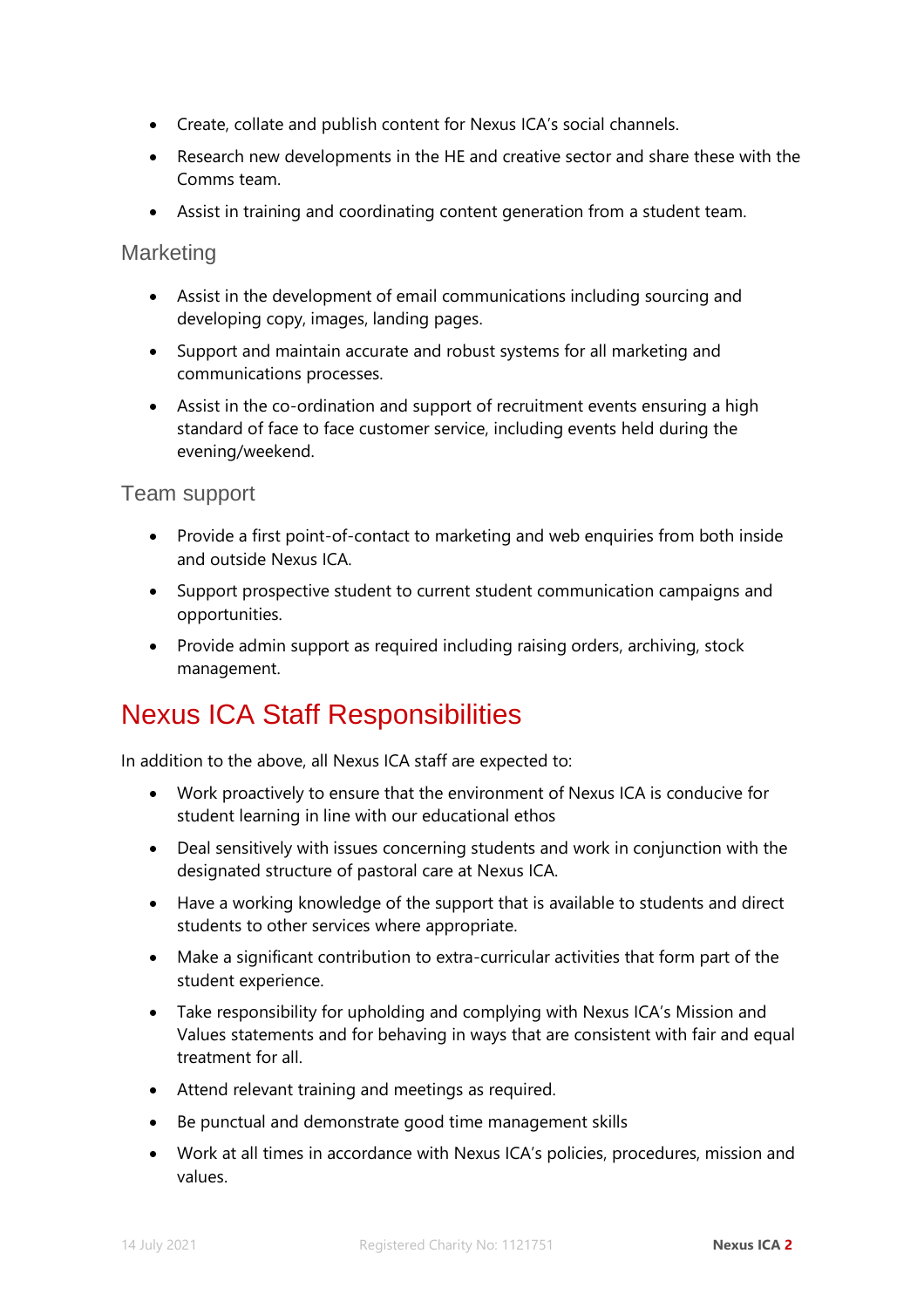• Undertake any other duties commensurate with your grade, and/or hours of work, as may reasonably be required of you in order to further the aims and objectives of the Institute.

*Optional dependent on appointment:*

• Act as a Personal Tutor which will include leading a tutor group covering material relating to the Christian faith.

## Person Specification

| <b>Criteria</b>             | <b>Essential</b>                                                                                                                                                                                                               | <b>Desirable</b>                                                                                                                                                                                                                      |
|-----------------------------|--------------------------------------------------------------------------------------------------------------------------------------------------------------------------------------------------------------------------------|---------------------------------------------------------------------------------------------------------------------------------------------------------------------------------------------------------------------------------------|
| Education/qualifications    | Educated to A-level or<br>equivalent including A-C in<br><b>GCSE English and Maths.</b>                                                                                                                                        | Relevant undergraduate<br>degree or equivalent<br>experience.                                                                                                                                                                         |
| Knowledge and<br>experience | Experience in creating digital<br>content for a range of<br>platforms and channels.                                                                                                                                            | Experience of working in the<br>HE sector.<br>Experience of managing<br>social media channels for<br>student recruitment or<br>marketing purposes<br>(including responding to<br>complex communications<br>situations as they arise). |
| Specific skills             | Excellent copywriting, editing<br>and proof-reading skills, and<br>experience of writing<br>engaging and accessible<br>content.<br>Ability to manage social<br>media accounts and create<br>engaging, public facing<br>content | Proven track record of<br>managing content on<br>websites and working with<br>website teams.<br>An understanding of web<br>design and coding,<br>specifically in Wordpress.                                                           |
| <b>General skills</b>       | Excellent interpersonal skills<br>- communicating, explaining,<br>persuading, negotiating – in<br>relation to a variety of<br>audiences.<br>Excellent project and time<br>management skills and the                            |                                                                                                                                                                                                                                       |